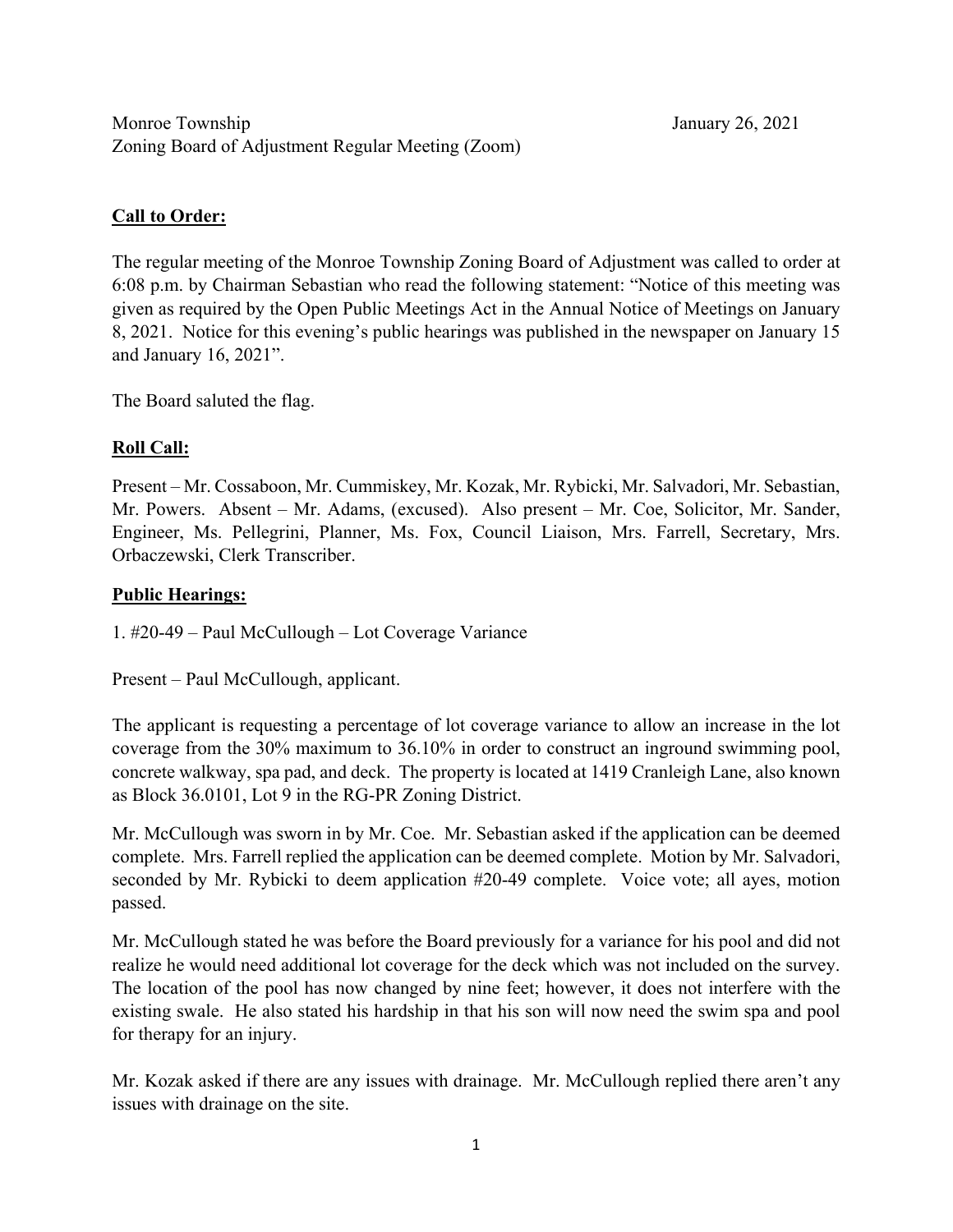#### **Public Hearings: (continued)**

1. #20-49 – Paul McCullough (continued)

Motion passed to open the hearing to the public. There being none, motion passed to close the hearing to the public.

Mr. Coe reviewed the variance request for the Board. Motion by Mr. Cummiskey, seconded by Mr. Salvadori to grant the lot coverage variance conditioned upon the applicant obtaining all necessary zoning and construction permits, lot grading approval, construction of the pool and related improvements in accordance with the plans submitted, and maintenance of the escrow account. Roll call vote: Ayes – Mr. Cummiskey, Mr. Salvadori, Mr. Cossaboon, Mr. Kozak, Mr. Rybicki, Mr. Powers, Mr. Sebastian. Nays – Zero. Abstentions – Zero.

2. #20-50 – Wood Management – Use Variance

Present – Mr. Hovatter, applicant's attorney, Walter Bronson, applicant's engineer, David Horner, applicant's traffic engineer, Christine Cofone, applicant's Planner. Also present – Mr. William Horner, Solicitor for objectors, Glenn Groves and Jerry Lodge, Barbara Wooley Dillon, objector's planner.

The applicant is requesting a use variance to allow an atypical self-storage facility along with a vehicle storage yard and vehicle parking that will be in conjunction with the mulching and garden center operation on adjacent lots. The application proposes eight self-storage buildings on Lots 8 and 9 and the vehicle storage and parking on Lot 7.02 (after subdivision of Lot 7). In addition, the applicant is seeking use variance approval to allow continued farming operations on Lot 4 along with composting (mulching) operations. The property is located on North Tuckahoe Road, also known as Block 14301, Lots 4, 7, 8 and 9, in the Business Park Zoning District.

Mr. Coe reviewed the threshold issue for the Board which was raised by the objector's attorney. That issue concerned the legal principle of Res Judicata, which holds that once a matter is decided by a court or agency, such as a zoning board, it is to be considered final and not subject to a new hearing so long as certain conditions are met. Those conditions are that the second application is substantially similar to the first, the same parties or privies are involved, there is no substantial change to the application or conditions surrounding the property, there must have been a final decision on the merits of the application, and both applications must have the same cause of action. Mr. Coe disagreed that Res Judicata applies in this case and cited several court cases as well as the one which states that the question is whether the second application for a variance for the same property has a sufficient change to warrant entertaining it and it stressed that this requirement is to be liberally construed in favor of the applicant. Mr. Coe went on the point out the differences in this application compared to the first application which are the addition of a new lot for the vehicle storage yard and a new means of access other than Tuckahoe Road. For those reasons he stated he was satisfied that Res Judicata did not apply in this case.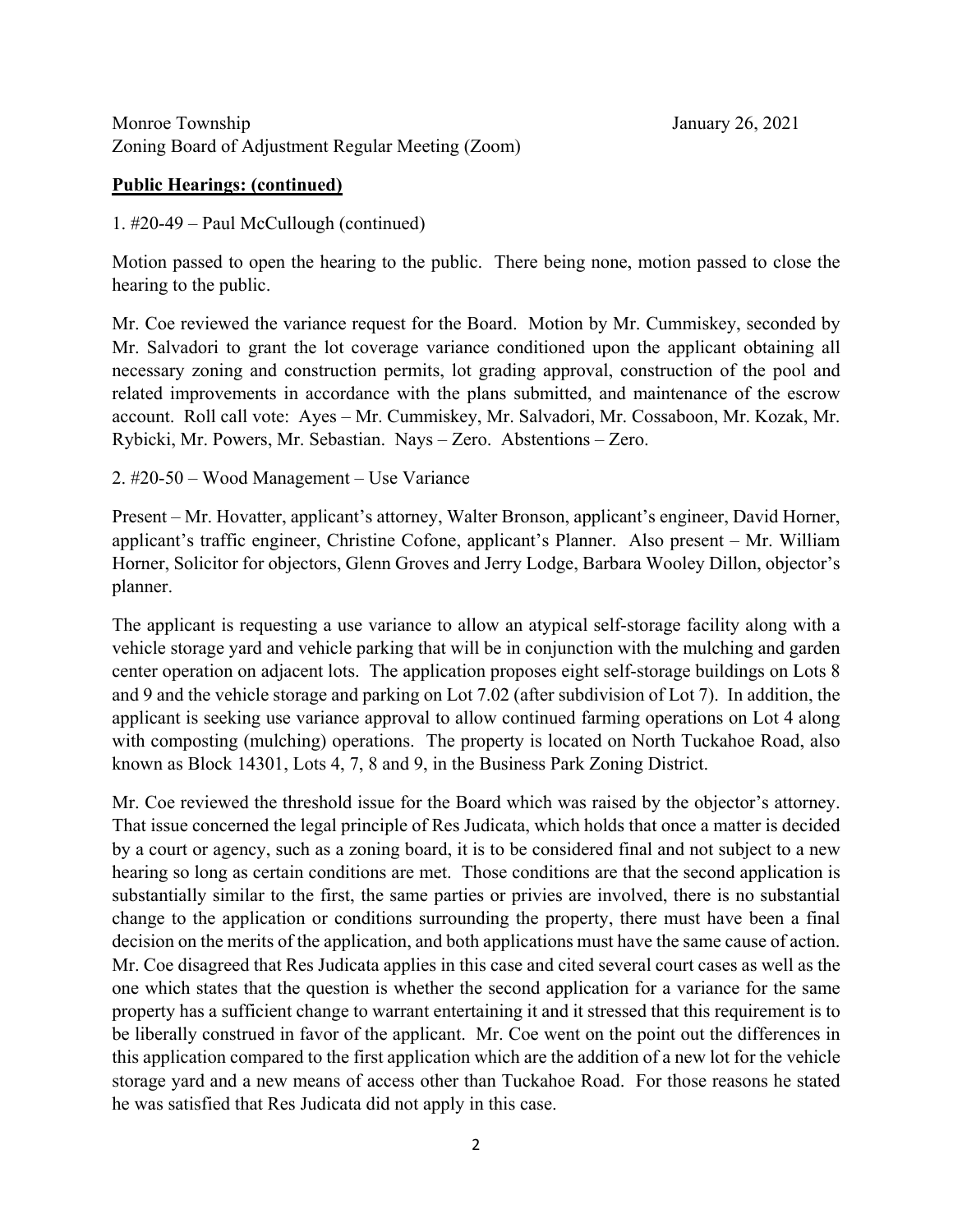# **Public Hearings: (continued)**

### 2. #20-50 – Wood Management (continued)

Mr. Coe advised that a motion should be entertained by the Board to deny the objection based on Res Judicata. Motion by Mr. Kozak, seconded by Mr. Powers to deny the objection based on Res Judicata. Voice vote; all ayes, motion passed. Mr. Sebastian asked if the use variance application can be deemed complete. Motion by Mr. Salvadori, seconded by Mr. Cummiskey to deem application #20-50 complete. Voice vote; all ayes, motion passed.

Mr. Coe stated he would like to swear in all witnesses who will be testifying for the applicant, the objectors, and the Board professionals. Mr. Hovatter stated that Walter Bronson, David Horner, and Christine Cofone will be testifying for the applicant. Mr. William Horner stated that Mr. Groves and Mr. Lodge as well as Barbara Wooley Dillon will be testifying for the objectors. All parties were sworn in by Mr. Coe.

Mr. Hovatter introduced himself as the applicant's attorney. He stated he is representing Loring, Inc. who are the owners of Block 14301, Lots 4 and 7, Wood Management, LLC who are the owners of Block 14301, Lot 8, and Fred Smith Orchards, Inc., the owners of Block 14301, Lots 9 and 10. He will refer to the entities as Peach Country or the applicants for this evening's proceedings. He stated that the Board previously denied application #19-13 which proposed contractor self-storage, vehicle storage, and a combination of uses that was not specifically permitted in the zone. There was much debate concerning the traffic on Tuckahoe Road and there was no traffic report submitted at that time. He stated he contacted Mr. William Horner some months ago and shared with him the concept plan for Peach Country. Mr. Horner responded and seemed positive and upbeat about the new plan especially because traffic was being diverted from Tuckahoe Road to Airport Drive. Mr. Hovatter spoke with Mr. Horner on multiple occasions and physically walked the site with him. A new plan has been submitted to the Board which allows the applicant to operate his business, address the Board's concerns, and satisfy the surrounding community. He stated he was confused when he received the latest objections to the application from Mr. Horner. Mr. Horner is presenting an expert that is merely contesting the application for a fee. The current plan gives attention to property site design considerations, including the location of structures, parking areas, storage areas, proper ingress and egress, interior circulation, traffic patterns from and onto Tuckahoe Road and Airport Drive. This is what Monroe Township's Master Plan looks for to further its economy. Peach Country's properties total approximately 60 acres on the west side of Tuckahoe Road and the area is a mix of residential and commercial uses. The properties for this application contain the following uses; Lot 4, agricultural fields and mulch piles, Lot 7, an existing residence, mulch piles, utility poles, and wooded areas, Lots 8 and 9 contain landscaping materials, stoned areas, and two sheds, Lot 10 contains the Peach Country Garden Center. All the properties are located in the Business Park Zone with a small portion situated in the Airport Overlay Zone.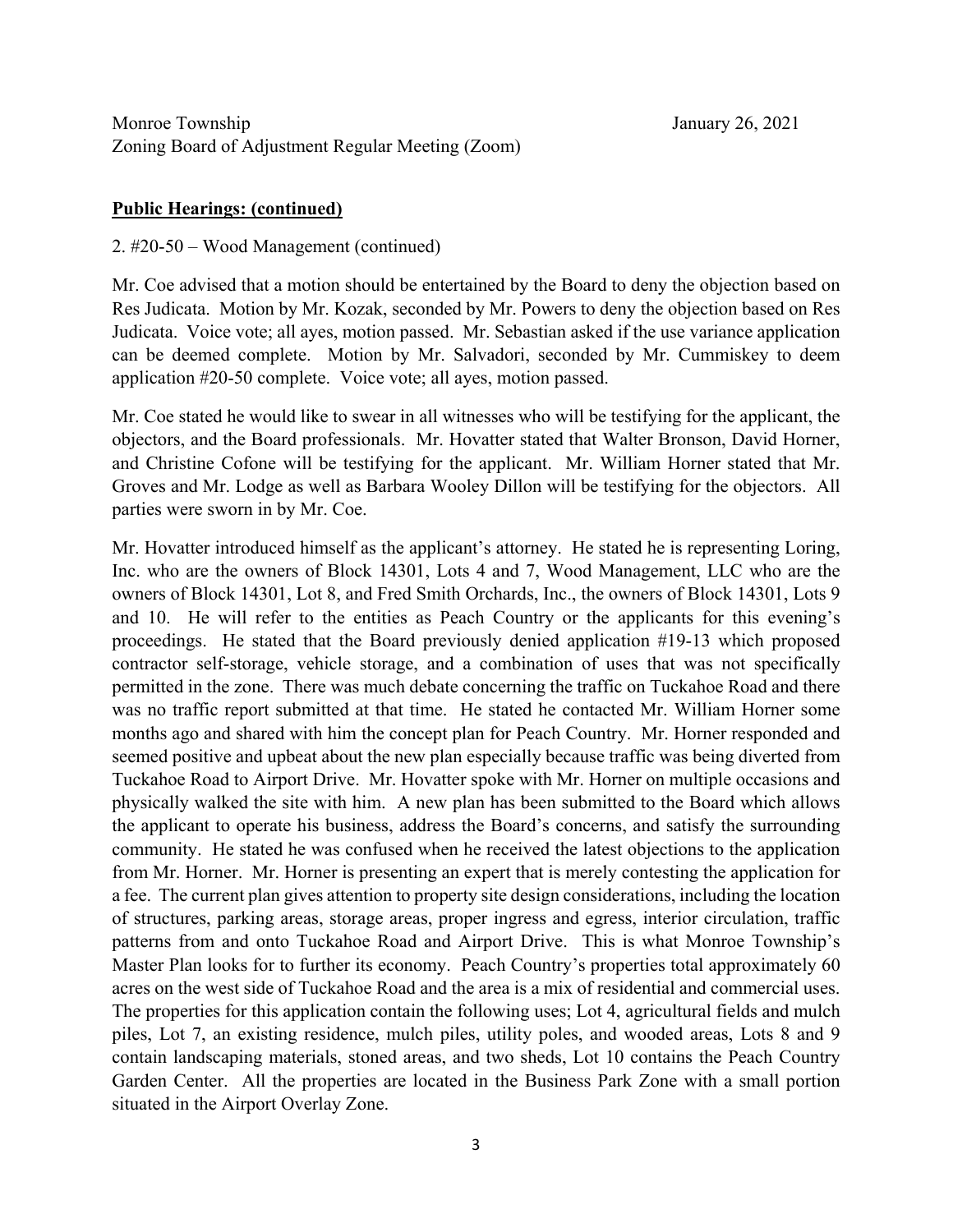## **Public Hearings: (continued)**

### #20-50 – Wood Management (continued)

The requested relief for tonight's hearing are a use variance for Lot 4 to allow agriculture and mulching. Lots 7, 8, 9, and 10 are located in the BP Zone and permitted uses in that zone are community commercial uses, which includes self-storage facilities with certain conditions and vehicle storage yards as a conditional use. Peach Country's proposed uses are not specifically listed because of the nature of the development, particularly the self-storage facilities as they are not typical because the units will be offered to landscapers, contractors, and the general public and will also include a component for vehicle storage and parking. The combination of these uses will require a use variance. The BP Zone was created to allow for a light industrial complex to foster industry and commerce consistent with the Master Plan.

Peach Country is seeking to subdivide Lot 7 into two lots. This lot was not part of the original application. Proposed Lot 7.01 consists of approximately nine acres and will remain as a single family dwelling for Mr. and Mrs. Johnson. Proposed Lot 7.02 consists of approximately seven acres is intended to be used for vehicle storage and vehicle parking to service the self-storage facilities proposed on Lots 8 and 9. Between now and then, Peach Country proposes to address some of the current conditions on the site. They will remove the approximately 20 sea boxes that are scattered throughout the site and relocate them onto proposed Lot 7.02 with the intention to sell those sea boxes within one year following approval. Proposed Lot 7.02 will not have any street frontage and this will require a bulk variance; however, there is a 50-foot access easement that will cross Lot 4 in favor of Lot 7.02 to provide access from Airport Drive. And a 11-foot road widening easement across the front of proposed Lot 7.01 which will be dedicated to the County.

Much of the discussion concerning the previous application centered on the intensity of use on Lots 8 and 9 which proposed to contain the self-storage and vehicle storage and parking along with the intensity of use along Tuckahoe Road. The new plan asks the Board to come grow with them, as it addresses and satisfies those previous concerns. The proposed use on Lots 8 and 9 are an atypical self-storage facility with four 50' x 240' units, 12,000 square foot each and four 30'x 240' units, 7,240 square foot each. There will be approximately 192 units that are 10' x 15' open to small businesses or local residents; 96 units 2' x 25' open for residents as well, for a total of 288 units. Associated site improvements include a stormwater management basin, paved access drives, berming and wooded buffers. The storage facilities will have access via a manually operated gate from the existing garden center on Lot 10 and can also be accessed via the easement on Lot 4. This access will have a key coded gate at the access point from Airport Drive and through Lot 4 to proposed Lot 7.02. Lot 10 will continue as a retail garden center with mulching operations along with approvals being requested for the existing two water holding tanks, an accessory storage building, and a stormwater management basin. The purpose of this proposal is to relocate the current contractor related activities on Lot 10 to Lots 8 and 9 as well as offering the same activity to additional interested contractors.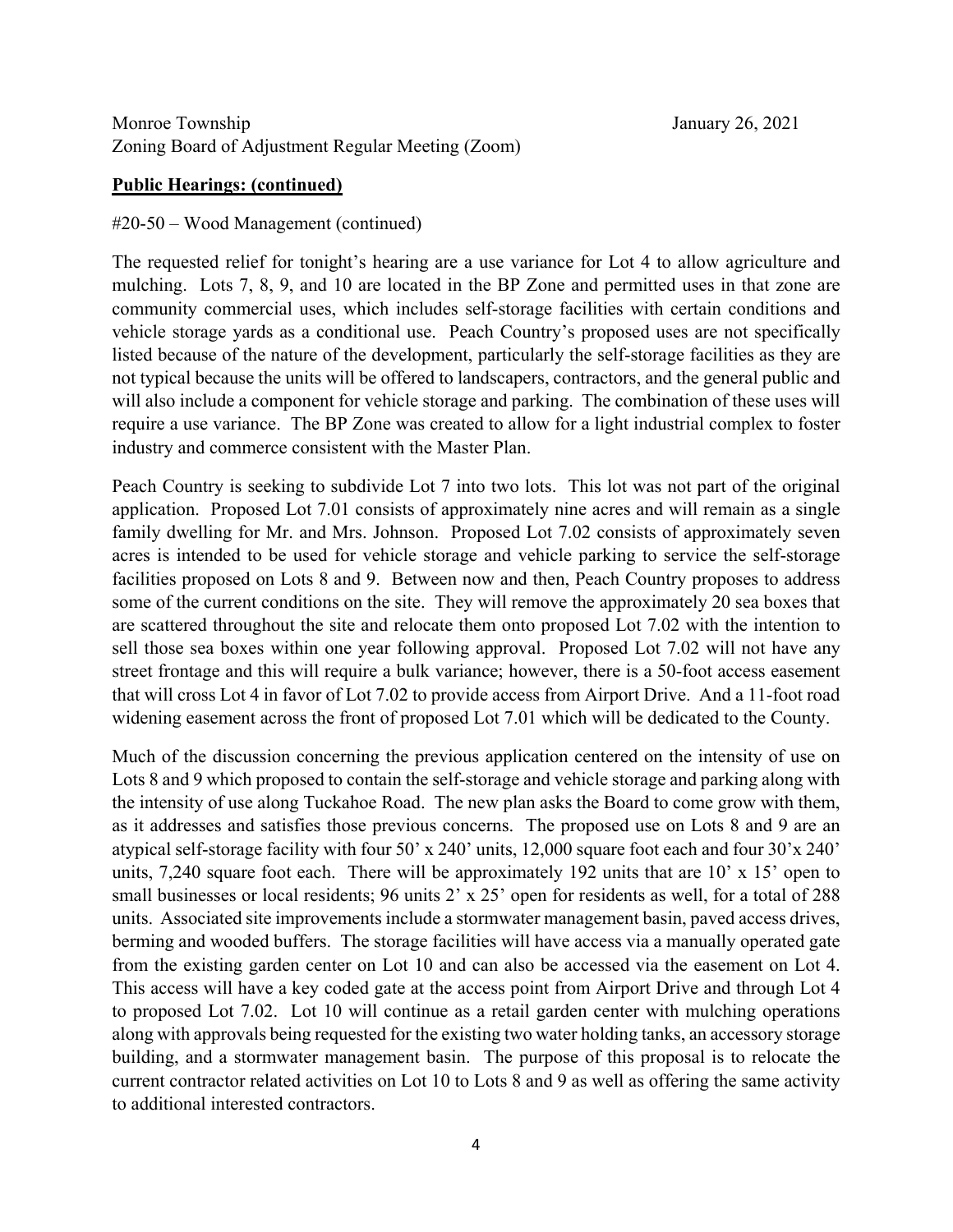#### **Public Hearings: (continued)**

#### 2. #20-50 – Wood Management (continued)

Mr. Bronson placed his credentials as a licensed professional engineer on the record. Mr. Bronson stated he would speak in general terms of the application concerning the use variance and not specifically the site plan details. He displayed the site plan which was marked as Exhibit A-1.1 for the Board. He gave an overview of the surrounding properties including Lot 10, Lot 4, Lot 7, and Lots 8 and 9 which is where the proposed self-storage will be located. Exhibit A-2 was displayed for the Board. This was a colored version of the site plan overlaid on top of an aerial photograph of the surrounding area. The total project area is approximately 54 acres which includes all the lots included in the application. The proposed improvements are almost entirely limited to Lots 7, 8 and 9. Once subdivided, proposed Lot 7.02 will contain approximately 120 vehicle storage spaces of various sizes to accommodate vehicles with trailers, box trailers, boats, and RV's, and just regular vehicles. Lots 8 and 9 are proposed to be combined to Lot 8.01, and will contain the eight self-storage buildings. Those buildings will have garage doors on both sides. There are two means of access to the overall site; either from the access easement on Lot 4 or on the access drive located on Lot 10. A gravel drive is proposed on Lot 10 that will lead into a second gate to access the self-storage facility. An additional access drive is proposed across Lot 7.02 to Lot 4 and then to the access on Airport Drive. The two manual gates on Lot 10 can only be accessed when the retail garden center is open for business. The third gate at Airport Drive is an automated gate that will have access twenty-four hours a day, seven days a week for both the vehicle storage lot and the self-storage facility.

There are landscape berms proposed around the uses on proposed Lots 7.02 and proposed Lot 8.01 with openings for the gates. The purpose of the berm is to provide security and screening. These berms are in addition to the vegetative buffers along Tuckahoe Road and the north side of Lot 7. They are proposing a stormwater management basin that will serve the new impervious area. The basin is an infiltration basin with extended detention which will meet all the State's standards and regulations. Mr. Kozak asked if there will be an office and bathroom facilities on the self-storage lot. Mr. Bronson replied that they are proposing an office but not bathroom facilities. Mr. Kozak commented on the landscapers still being able to come in on Tuckahoe Road to Lot 10. Mr. Bronson replied that it is the intent of the applicant to encourage the use of Airport Drive for both the vehicle parking and the self-storage facility. Anyone who is renting space at the self-storage facility or the vehicle storage yard will be given a map showing them how they can enter and exit the site from Airport Drive. Mr. Bronson stated that the people using the Tuckahoe Road access would be those using the garden center; if the landscapers who are renting space do that, they will have to enter the facility by Airport Drive, leave the facility using Airport Drive and then drive down Tuckahoe Road to enter the garden center on Lot 10 to pick up mulch or whatever, which doesn't make sense. They will be encouraged to use the road in between the businesses and exit onto Airport Drive.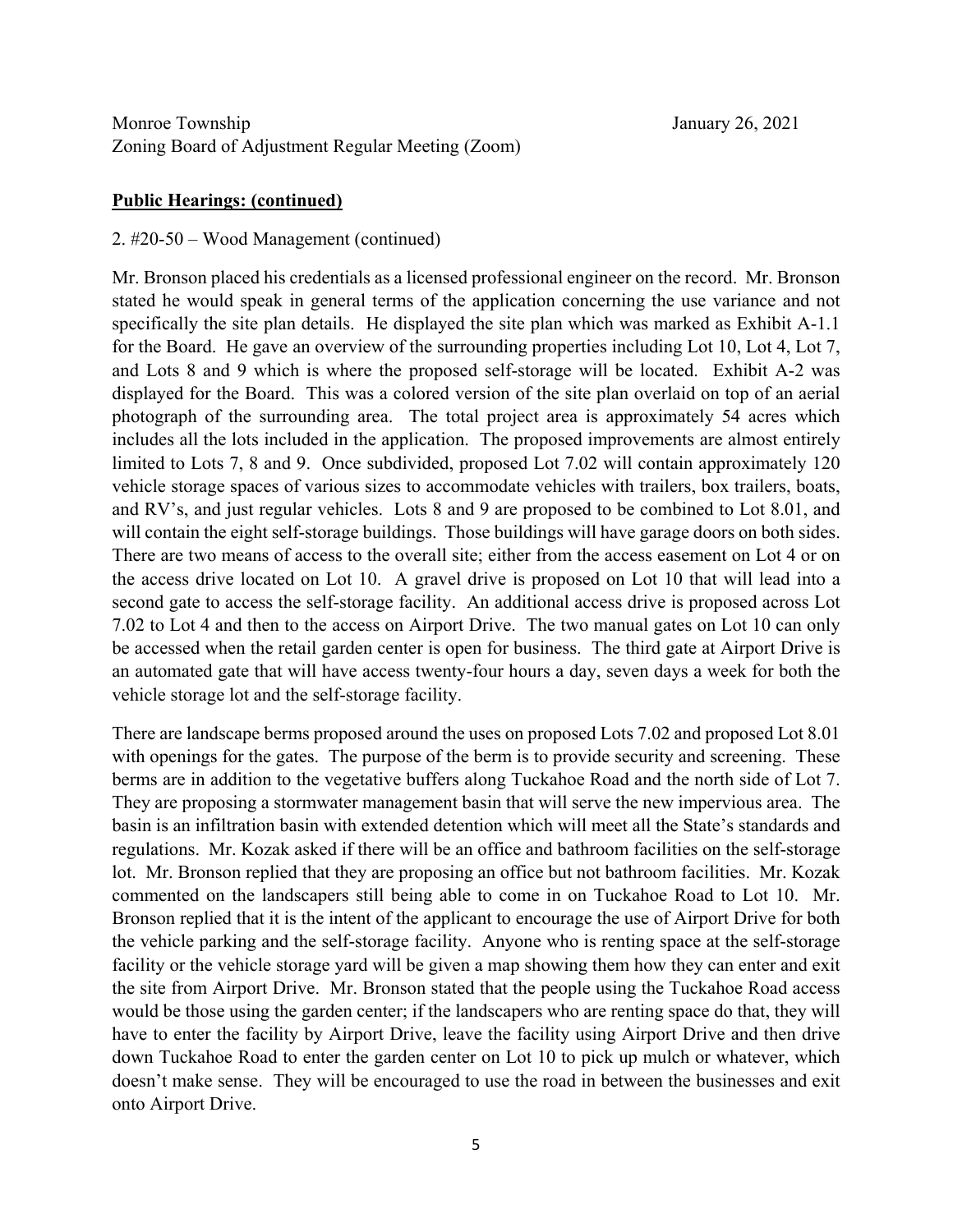### **Public Hearings: (continued)**

#### 2. #20-50 – Wood Management (continued)

Mr. Kozak also inquired if the easement and use of the easement on Airport Drive through Lot 4 has been okayed with the owners. Mr. Hovatter replied that it is the intention of the applicant to limit access off of Tuckahoe Road into Lot 10 to the retail business use only and to divert all of the other garden center related activities through Airport Drive. Mr. Kozak asked if there is a reason why the all of the lots in question are not being combined. Mr. Hovatter replied that there are different owners with different membership interest. They are proposing to consolidate Lots 8 and 9 into proposed Lot 8.01 which has two ownership interests and they would own that as tenants in common. Lots 4, 7.02, and 10 are owned by different entities. It's very difficult to prohibit or restrict the different owners from selling their interests in one of the businesses if they so choose. All approvals run with the land as in any other approval. The access from Lot 7.02 through the rest of the property will be created through a declaration of easements, restrictions, and covenants along with all of the restrictions and conditions placed on the approval which will then be recorded and become a matter of public record. Mr. Kozak commented on the issue of no bathroom at the self-storage facility. Mr. Hovatter replied that the Board may consider allowing the applicant to have a porta-potty facility as it may not be cost effective to install a septic system. He stated there are some really nice looking porta-potty facilities out there and people will be able to use those facilities on the self-storage site. Mr. Kozak expressed his concern on the fact that porta-potties are the best they can come up with. Mr. Hovatter replied if it comes down to that issue and that issue alone, then he will discuss this issue with his client.

Mr. Sebastian asked why the applicant is only submitting one application if they are under different ownership and not three different applications. Mr. Hovatter replied he thought it made sense to bring the entirety of the parcels to the Board in the interest of the proposed development. With regard to the question concerning the easement from Airport Drive across Lot 4, Mr. Hovatter stated the property in question has been sold a number of times through a number of different conveyances over the years and last sold to Loring, Inc., in 2016; the easement runs with the land. Ms. Pellegrini asked for clarification concerning the location of the office since the application indicated the office will be located in the retail building. Mr. Hovatter replied the office will be located on the self-storage lot. She asked if the owner of the easement and Airport Drive is aware of the amount of traffic that will be directed through that easement. Mr. Hovatter stated he will create a series of legal documents to allow for cross easements, restrictions, and covenants that will affect all of the parcels involved. Ms. Pellegrini asked if QEI has given permission for the traffic to come through Airport Drive to all of the other lots. Mr. Hovatter replied that Mr. Smith showed the site plan to the director of operations at QEI, so he believes they have full knowledge of the proposal. The letter from them does not go into a lot of detail but he can ask to have the letter restated to get that approval from QEI.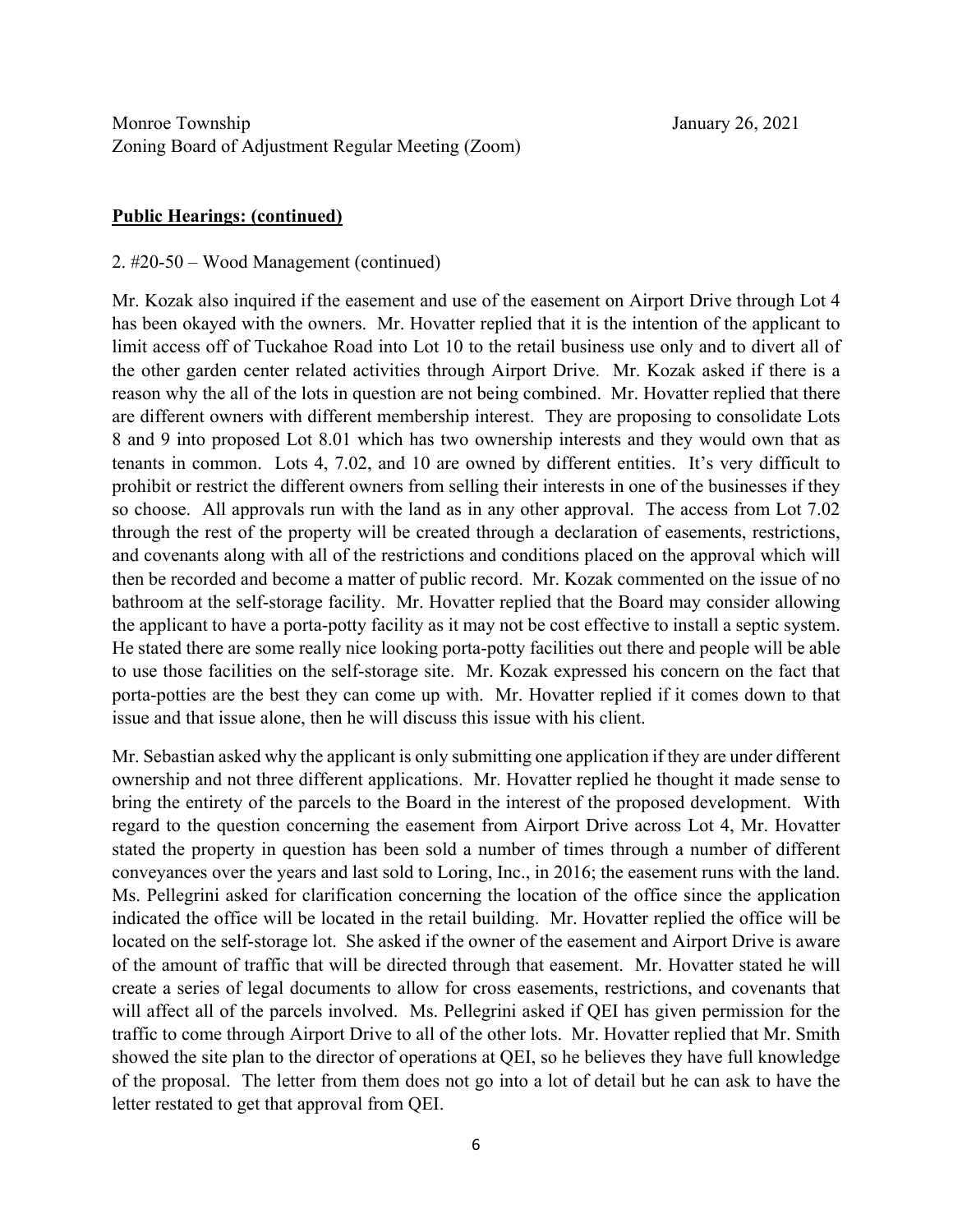# **Public Hearings: (continued)**

## 2. #20-50 – Wood Management (continued)

Mr. Coe asked if Lot 4 is the only lot that has the right to use Airport Drive as its method of ingress and egress. And if so, then Lots 7.02, 8, and 9 will piggy back on that easement. Mr. Coe stated that the question is whether or not QEI, which owns Lot 4.01, and the easement across that lot, will allow an increased level of ingress and egress across that easement for the additional lots. Mr. Hovatter stated that it is his understanding that they were shown the site plan and easement coming from Lot 4 onto the entirety of the site and QEI did consent to the use of the road. He stated they have spent time and energy in obtaining the easement and consent from QEI because of the Board's reasons for denying the last application which was the intensity on Tuckahoe Road and the one access drive. Mr. Coe asked if a new easement agreement will be prepared for everyone to agree upon the use and intensity of the easement on Airport Drive. Mr. Hovatter replied that he would have the owner of Lot 4.01, QEI, be part of the declaration in one document which will be memorialized and recorded.

There was discussion with regard to the control of how the access drives are used. Mr. Coe commented that those are the issues that will be considered at the site plan as well as the kind of controls the Board may impose as part of conditions of approval. He also commented that his concern is whether or not QEI is in agreement with the additional traffic and any approval will be conditioned upon them signing the easement agreements. Ms. Pellegrini asked for clarification as to which driveway access the landscapers will be using if they need to access Lot 10 for mulch and not the retail garden center. Mr. Hovatter replied that the mulching operation takes place on Lot 10 and is purchased through the retail store and believes they will exit from Lot 10 once they make their purchase. Ms. Pellegrini replied that the amount of traffic on Lot 10 and in and out of that access has been problematic and they want to be sure that it does not continue to be a problem. Mr. Hovatter stated that the access to Lot 10 and the garden center will only be permitted during regular business hours. After hours, all access will be through the key coded gate through Airport Drive.

Mr. William Horner asked if there is any type of site design proposed that will direct the traffic out to Airport Drive after the contractors' access Lot 10, the mulch and retail center, instead of the access drive out to Tuckahoe Road. Mr. Bronson replied that if a contractor is renting space in the vehicle storage yard and/or the self-storage facility, and they need mulch from Lot 10, they will use the interior access road to Lot 10 and technically could leave through either access out of the site. If they are coming back at the end of the day they would come in at Airport Drive to store their equipment, etc., it wouldn't make sense for them to use Tuckahoe Road and Lot 10 to get to the vehicle storage yard or the self-storage facility. Mr. Horner commented that there is nothing on the site that will require a truck driver to be directed out one drive or the other. Mr. Hovatter replied that during normal business hours, drivers can access Lot 10; however, after the retail center closes, the gate will be locked and they will have to use Airport Drive for access.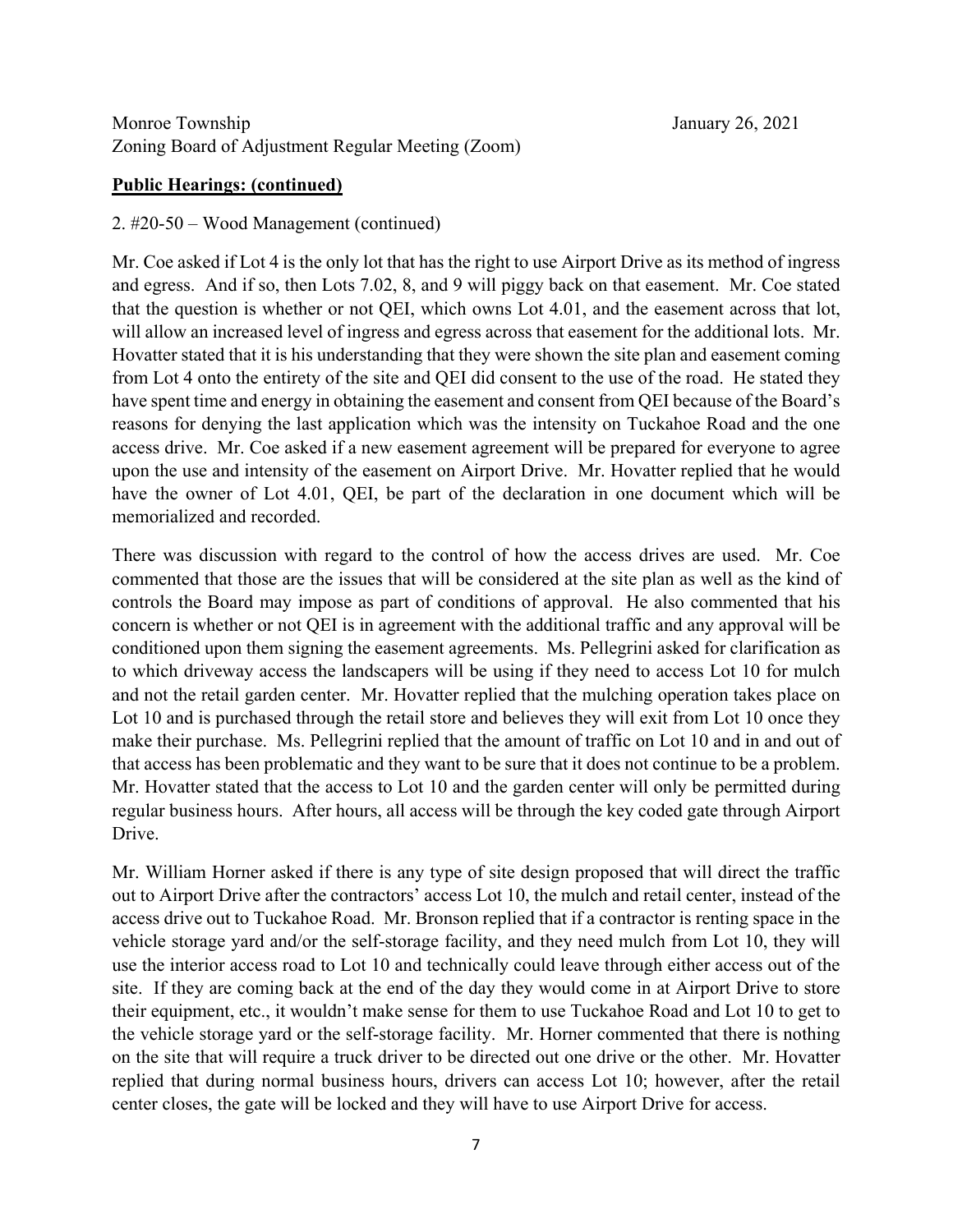#### **Public Hearings: (continued)**

#### 2. #20-50 – Wood Management (continued)

There was further discussion on this issue with Mr. Horner commenting that there is no site design to direct traffic so it does not continue to use the Tuckahoe Road access when the garden center is open. He asked Mr. Bronson if there is any site design to prohibit all traffic from using the Lot 10 access during normal business hours. Mr. Bronson replied there is not a physical barrier. Mr. Horner asked if the contractors who purchase mulch from Lot 10 also bring materials back to Lot 10 to be made into mulch. Mr. Bronson stated he could not answer that question. Mr. Sebastian asked where the mulch will be moved to that is currently on Lots 8 and 9. Mr. Bronson replied there are currently mulch piles in the area where the proposed basin will be located. Those are proposed to be relocated to the hatched marked area shown on Lot 4. The plan shows a dividing line on Lot 4 between the mulching operation and the farming operation. Mr. Kozak asked the hours of operation of the garden center. Mr. Hovatter replied that the hours of operation are 6:30 a.m. to 6:30 p.m., Monday through Saturday; the self-storage facility and vehicle storage yard have access 24 hours a day, seven days a week through the key coded gate. Mr. Kozak commented that the access from Lot 10 to Tuckahoe Road will essentially be available all day.

Mr. Coe asked if the employees of the landscaping contractors and other businesses who will park their personal vehicles in the vehicle storage yard in order to pick up the work vehicles, will be restricted, through the lease and/or other methods, to using Airport Drive when they come and go from the site. Mr. Hovatter replied that is the intent of the applicant to have the tenants using the self-storage or vehicle storage access the site to and from Airport Drive. Mr. Coe commented that if that condition is placed on an approval, the applicant will understand if there is a systematic violation of the condition, he will be subject to enforcement action. Mr. Hovatter understood and stated he will seek some direction from the Board's professionals on how to address and divert the traffic. Peach Country will advise their tenants as part of the lease agreement. Mr. Sebastian commented that the plan shows the access road to and from Lot 10; but the landscapers who go over to Lot 10 to pick up mulch are not staying on the road. They are driving all over Lot 10 to pick up the mulch so they can easily be told to go back out the gate leading to Airport Drive. Mr. Sander asked who is using the parking spaces on proposed Lot 7.02. Mr. Bronson stated whoever rents them; it is anticipated that the landscapers who currently use Lot 10 will be utilizing some of those spaces and the employees who work for them will need a place to park during the day. The vehicle storage yard is also proposed for vehicle parking. Forty-two of the proposed parking spaces are sized for regular vehicle parking with 9' x 18' spaces. The rest are sized for larger truck or trailer parking and storage. Mr. Rybicki asked if QEI is aware of the amount of additional traffic on the road and are they willing to maintain the integrity of the roadway. Mr. Hovatter replied that QEI is aware of the increased traffic, they have seen the site plan, and they have agreed to allow the use by Peach Country. With regard to maintenance, Mr. Hovatter commented it will be a shared responsibility between both parties as part of the easement agreement.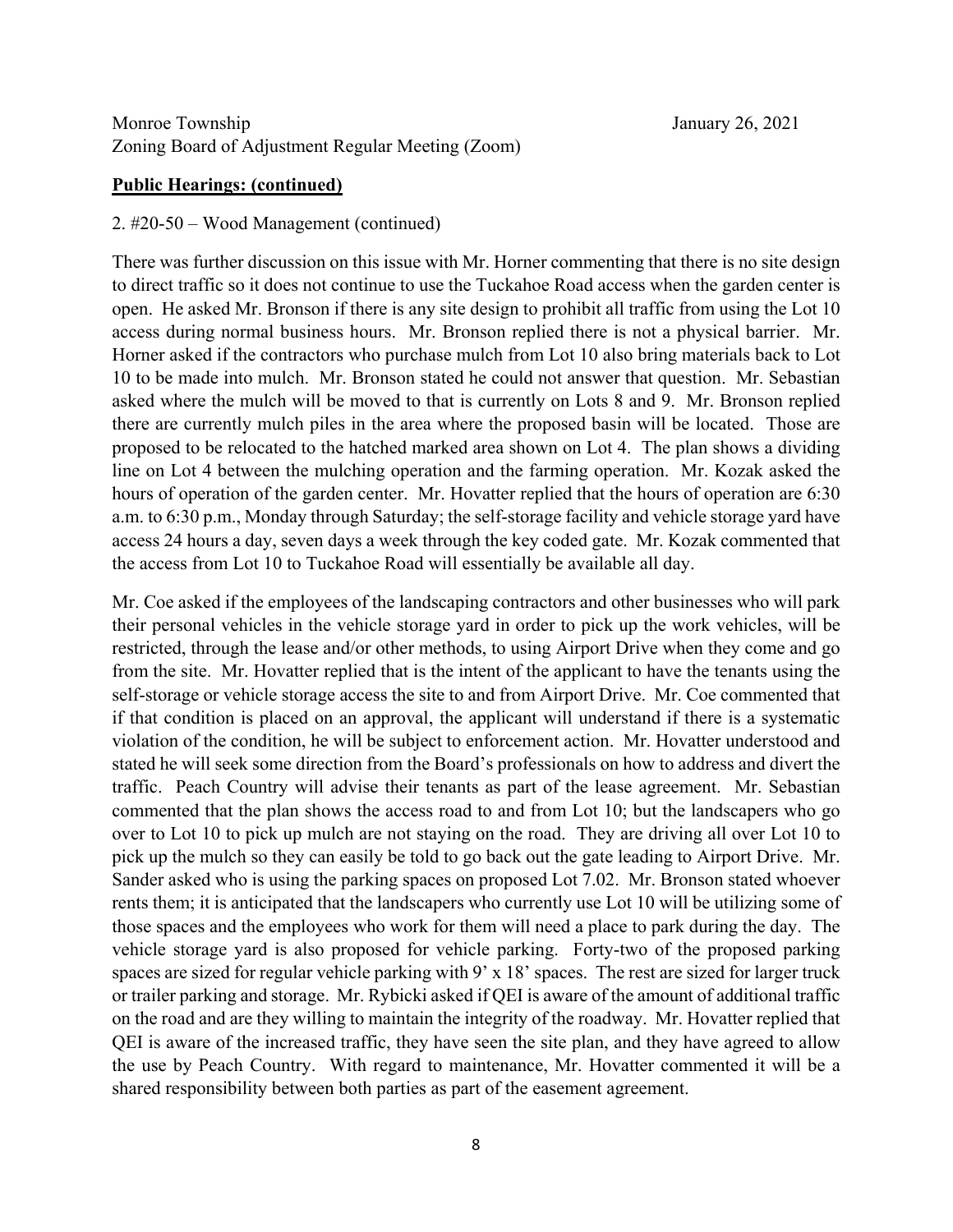# **Public Hearings: (continued)**

# 2. #20-50 – Wood Management (continued)

Mr. Kozak commented on the existing storage building behind the garden center and asked if it will still be utilized. Mr. Hovatter replied that the building will be used for warehouse/storage for whatever is being stored in the sea boxes.

Mr. David Horner placed his credentials on the record as a licensed professional engineer with his concentration in traffic engineering. Mr. Horner stated that currently there is only one access to and from Lot 10 onto Tuckahoe Road which does create some problems. He recommended to the applicant to provide the access to Airport Drive and everyone on the team agreed. It also made sense to orient the uses on proposed Lot 7.02 and Lots 8 and 9 to Airport Drive and to keep the Tuckahoe Road access strictly for the Lot 10 retail operation. Mr. Horner stated that the interior access road between the uses will allow for the contractors that need supplies or mulch from Lot 10 to access that lot without having to do it from Tuckahoe Road. Once on Lot 10 they do have the ability to leave from Tuckahoe Road; however, as Mr. Sebastian stated, that road is not the only place for vehicles to drive on Lot 10 in terms of loading their trucks. He suggested that everyone who accesses Lot 10 for mulch, should be directed to go out Airport Drive with that being accomplished either by lease agreements and/or signage on the site.

With regard to the traffic study, they did an analysis on the existing driveway on Tuckahoe Road and also from Airport Drive out to Tuckahoe Road. The study assumed that 60% of the traffic will use the Airport Drive access and 40% will use the Tuckahoe Road access. The study found the level of service for those access roads is what is considered acceptable operation by County and State standards; that is a level of service of C or better. There are delays of fifteen to twentyfive seconds at most during the a.m. and p.m. peak hours and Saturday peak times. The internal gates are the most desirable to control the traffic on the site. Mr. Sebastian asked if the percentages used considered the traffic being directed to use Airport Drive. Mr. Horner stated he assumed everyone using the facilities on Lots 7.02, 8, and 9 would be oriented to Airport Drive and everyone using the retail center access will continue to use that access. He stated there actually will be a reduction in the use of the retail center access since many of those users will be using the facilities on Lots 7.02, 8 and 9 and be directed to Airport Drive. He didn't want to underestimate the use of the access drive on Lot 10.

Mr. William Horner asked Mr. David Horner if there is any site design that would cause the traffic on the site to go one way or the other or is it up to the driver to choose to go one way or the other. Mr. Horner replied that obviously when the Lot 10 gates are closed, all traffic will have to go to Airport Drive, however, there is nothing specifically on this plan that forces traffic out to Airport Drive. It is his recommendation that signage be used on the site and it is his understanding that the applicant intends to direct anyone leasing the self-storage units or the vehicle storage facility to Airport Drive.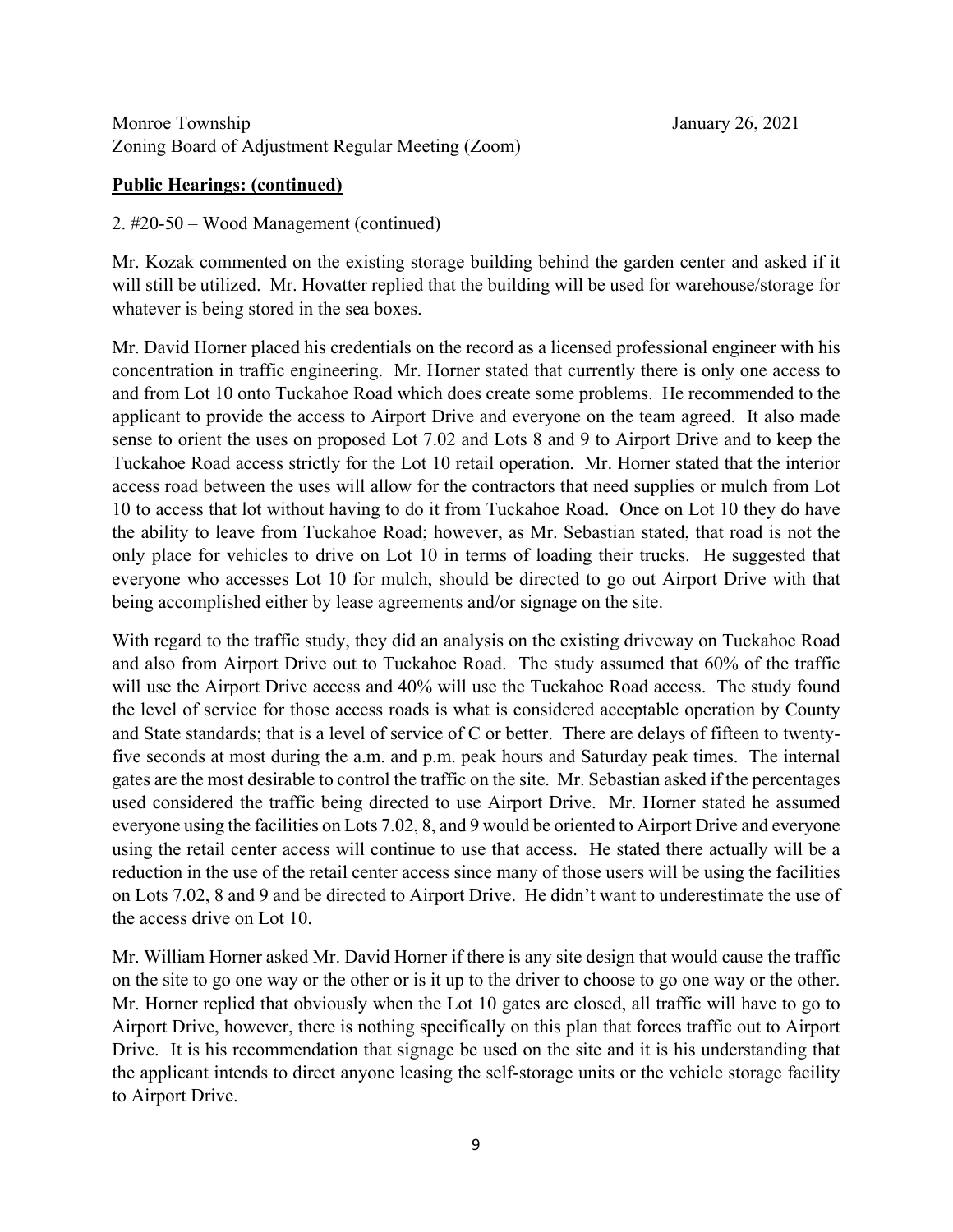# **Public Hearings: (continued)**

### 2. #20-50 – Wood Management (continued)

Mr. William Horner asked Mr. David Horner if he stated there is a need for the uses to interact. Mr. David Horner replied that there is a need to interact and without the interconnection, the result would cause the traffic users of Lots 7.02, 8 and 9 to use Airport Drive out to Tuckahoe Road and then access the Tuckahoe Road driveway to access the retail and mulching business. Mr. William Horner asked if Mr. David Horner was aware that the landscapers may bring materials to the site to be used for the mulching operation. Mr. David Horner replied he was not aware of that. Mr. William Horner questioned the use designation used for the self-storage facility in the traffic report to determine the level of service. Also stated was that there aren't any standards in the ITE manual that equates to the vehicle storage/parking facility. Mr. David Horner testified that he projected the traffic for Lot 7.02 individually and did the same for Lots 8 and 9. He left the retail center activity on Lot 10 as is individually. For the purpose of his analysis, he added the three uses so the traffic is cumulative. The interaction will only cause to lessen traffic if there is sharing of uses. He also testified that he did not receive any documentation compiled by the objectors related to the traffic on Lot 10 and associated with the previous application.

Mr. Hovatter asked Mr. David Horner if he took into consideration of all the uses on the site in his calculations. Mr. Horner replied that he did take into consideration all the uses on the site. Mr. Hovatter asked if Mr. David Horner received any traffic impact study or report done for the previous application. Mr. Horner replied he did not see or review any previous traffic study. Ms. Pellegrini asked Mr. David Horner if the level of service C designation is for both Airport Drive and Tuckahoe Road. Mr. Horner replied it is for both. She asked if he included the current uses along Airport Drive. Mr. Horner replied that he did; he did traffic counts at both locations and the existing numbers are in the future projection. The level of service for Airport Drive and the Tuckahoe Road access under the existing conditions did not change; they are also a level of service C. Ms. Pellegrini asked what it would take to bring the level of service to a B on the Tuckahoe Road access. Mr. Horner replied that the level of service C designation occurs during the afternoon peak; the morning peak is a level of service B. He did not think the afternoon peak could be reduced and the reason is because of the traffic on Tuckahoe Road, not because of the traffic in and out of Lot 10. This is the reason why the Airport Drive designation is a level of service C for the existing traffic as well. Ms. Pellegrini asked how the queuing is affected at Airport Drive with the projected additional traffic. Mr. Horner replied the level is still one to two vehicles in the peak hour with the 60% projection.

Mr. Hovatter introduced Ms. Cofone as the applicant's planner. She placed her credentials as a licensed professional planner on the record. The Board accepted Ms. Cofone as an expert in her field.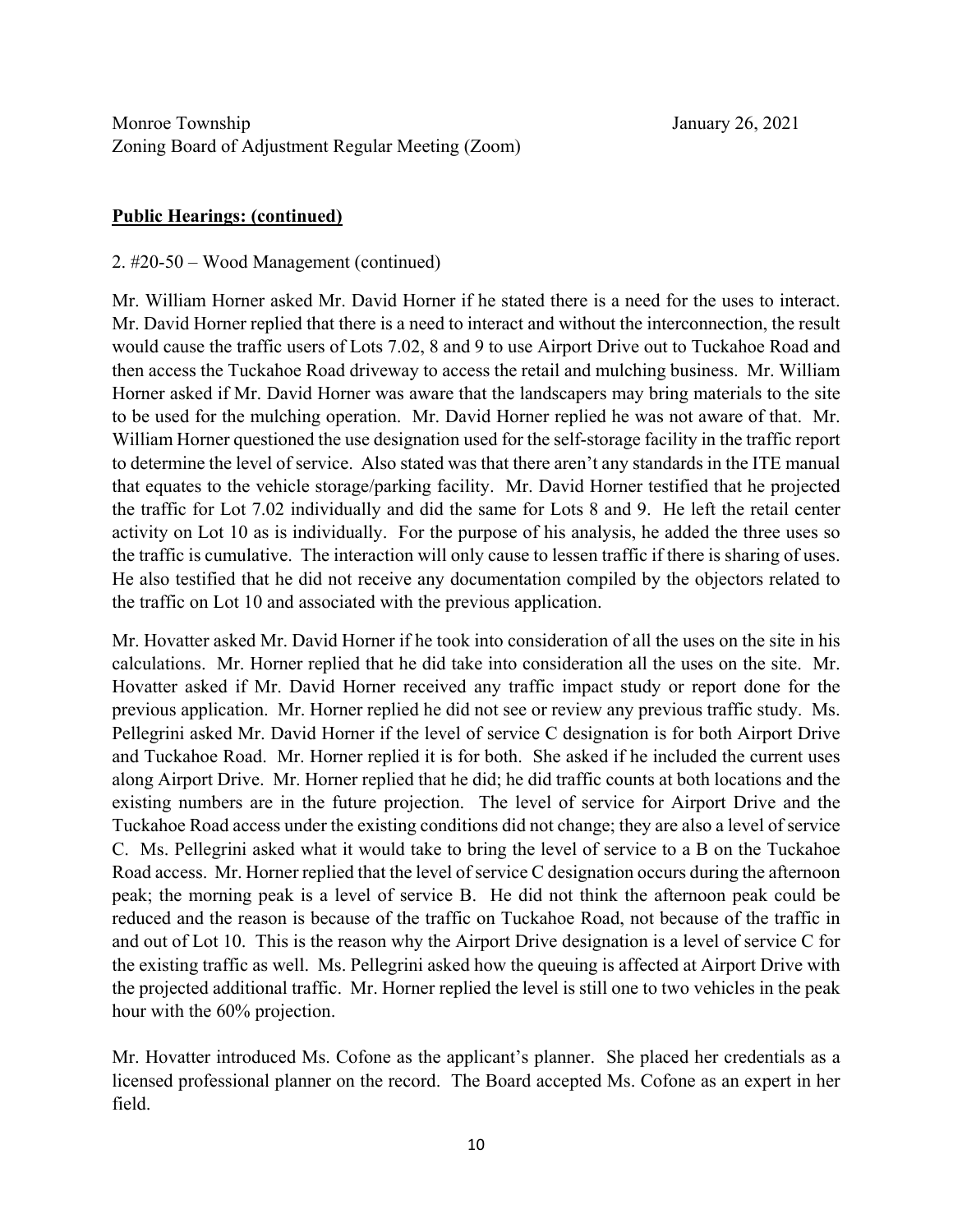#### **Public Hearings: (continued)**

#### 2. #20-50 – Wood Management (continued)

Ms. Cofone stated she has listened to all the testimony provided thus far and has reviewed the applicant's plans and the reports generated by the Board's professionals. She listed the uses permitted in the BP Zone and stated it is the combination of the self-storage and vehicle storage yard that creates the need for a use variance. They are also seeking to have two uses on one lot for Lot 4. The Board has to determine that the site is particularly suitable to the proposed use. She stated one of features that makes this site particularly suitable is the addition of the second access as well as this property being a large parcel of the land zoned for commercial uses. Those uses are not dissimilar to the uses permitted as of right. The purposes of the land use law and special reasons come right from the municipal land use law and there are about sixteen purposes; however, they only have to determine that one or more of those purposes are advanced to satisfy the use variance. Ms. Cofone cited three purposes and criteria starting with Criteria G which talks about providing sufficient space in appropriate locations for a variety of uses. The self-storage use will be at its closest, 159 feet from Tuckahoe Road, and the standards for self-storage only require a minimum 50-foot buffer, one could conclude that there is sufficient space. Criteria M speaks about the efficient use of the land. There has been a lot of testimony provided concerning the interconnection of the uses and how to move the vehicle traffic around the site safely and efficiently. This is clearly zoned for these commercial type of uses and the traffic generated is expected in the zone; however, if they can do that in a better way by providing the second access then the Board can rely on Criteria M as well as Criteria H which talks about promoting the free flow of traffic. Those are the three positive criteria the Board can use for the advancement of the use variance.

The applicant also has the burden of proof to demonstrate the negative criteria. The benefits of the granting of the variance have to outweigh any detriment to the zone plan and the public good. The impact to the zone plan is without any substantial detriment and Ms. Cofone placed on the record the purpose of the non-residential districts with part of that stating it is to foster an expansion of the industrial and commercial uses in an orderly fashion. This complex before the Board has been put forth in an orderly fashion and is a compliment of commercial and warehouse uses. The BP Zone specifically states the purpose of this district is designed to permit the maximum flexibility to developers of non-residential properties in Monroe Township. Also in looking at the uses permitted in the zone, it is a challenge to find how these uses would have any substantial detriment to the zone plan or public good. Ms. Cofone talked about how the Master Plan promotes uses to reinvigorate and strengthen the economy. In addition, on the Monroe Township Economic Development site, the heading states they are pro-business and economic development as well as a statement which reads the township recognizes the commercial base is of vital importance to the overall wellbeing of the community and considers economic development a primary concern. It further reads you can count on us to support your business; you are our priority.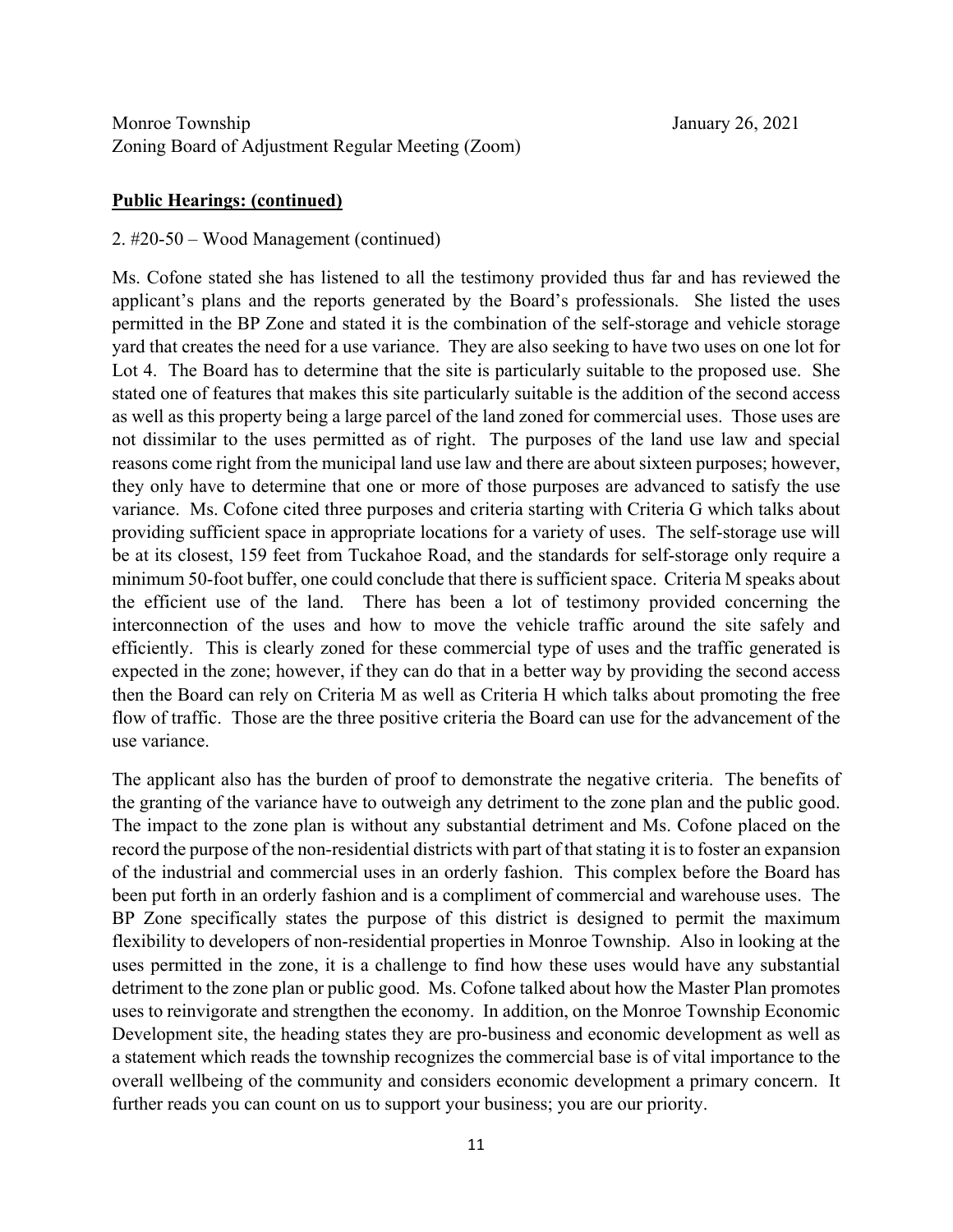# **Public Hearings: (continued)**

### 2. #20-50 – Wood Management (continued)

With all of these statements in the Master Plan and the Economic Development site for the Township in wanting to promote commercial business and this site being zoned for such, Ms. Cofone stated she finds it difficult as a professional planner to see any substantial detriment to the zone plan or public good. She stated there are certainly concerns that need to be mitigated such as the access and interconnection between the uses and there were some good suggestions as to how to address those issues. Mr. Horner did an excellent job on addressing the issues by proposing a second access and allowing the free flow of traffic for this property. For all those reasons, Ms. Cofone stated the application satisfies its statutory burden of proof with respect to particular suitability, it advances the special reasons, and implements the zoning plan and Master Plan for this area. Ms. Cofone believes these proposed uses are something Monroe Township should look at as an opportunity to address the economic goals and vitality they are looking to create in the Master Plan for the community.

Ms. Pellegrini stated she wanted to make a clarification on the two uses proposed on Lot 4. The zoning code is written is that light industrial is permitted as a conditional use. The mulching operation was approved on the Lot 10 as a conditional use because it was supposed to be an exempt recycling facility. She asked the applicant to clarify what type of recycling facility it is because there have been some indications in the past that more of a solid waste facility is being operated on the site which does not fall under the light industrial use or an exempt facility. Mr. Hovatter replied that the facility has a recycling exemption. He cited the applicable NJDEP codes that Peach Country's mulching operation falls under. A facility that accepts less than 3000 cubic yards of leaves per year and/or 1000 cubic yards of grass clippings per year are exempt. The facility also has a recycling exemption regarding being a recycler of tree branches, tree limbs, tree parts, brush, and wood chips, which could be processed by equipment within a one-week period and/or stored more than 7500 cubic yards on site. Mr. Hovatter stated the applicant has two letters marked as Exhibits A-4, from NJDEP counsel representing the applicant. Those letters are dated September 11, 2017 and May 9, 2018. He takes the position that there have been no violations, there have been no citations, and that the exemptions still are applicable. And to date, no one from the NJDEP has indicated otherwise.

Mr. Coe asked Ms. Cofone if she would agree with him that the nature of the proposed storage operation is different than what would commonly be understood as a self-storage facility. Ms. Cofone stated there are elements of it that are typical of a self-storage facility but what is proposed is more expansive. She stated this is more of a hybrid of permitted uses when you factor in the vehicle storage and parking facility. Mr. Coe asked if she would agree that what is proposed is a more intensive use than a typical self-storage facility. Ms. Cofone agreed but stated it is also in a zone that allows for wholesale distribution and warehousing which is also more intensive than self-storage.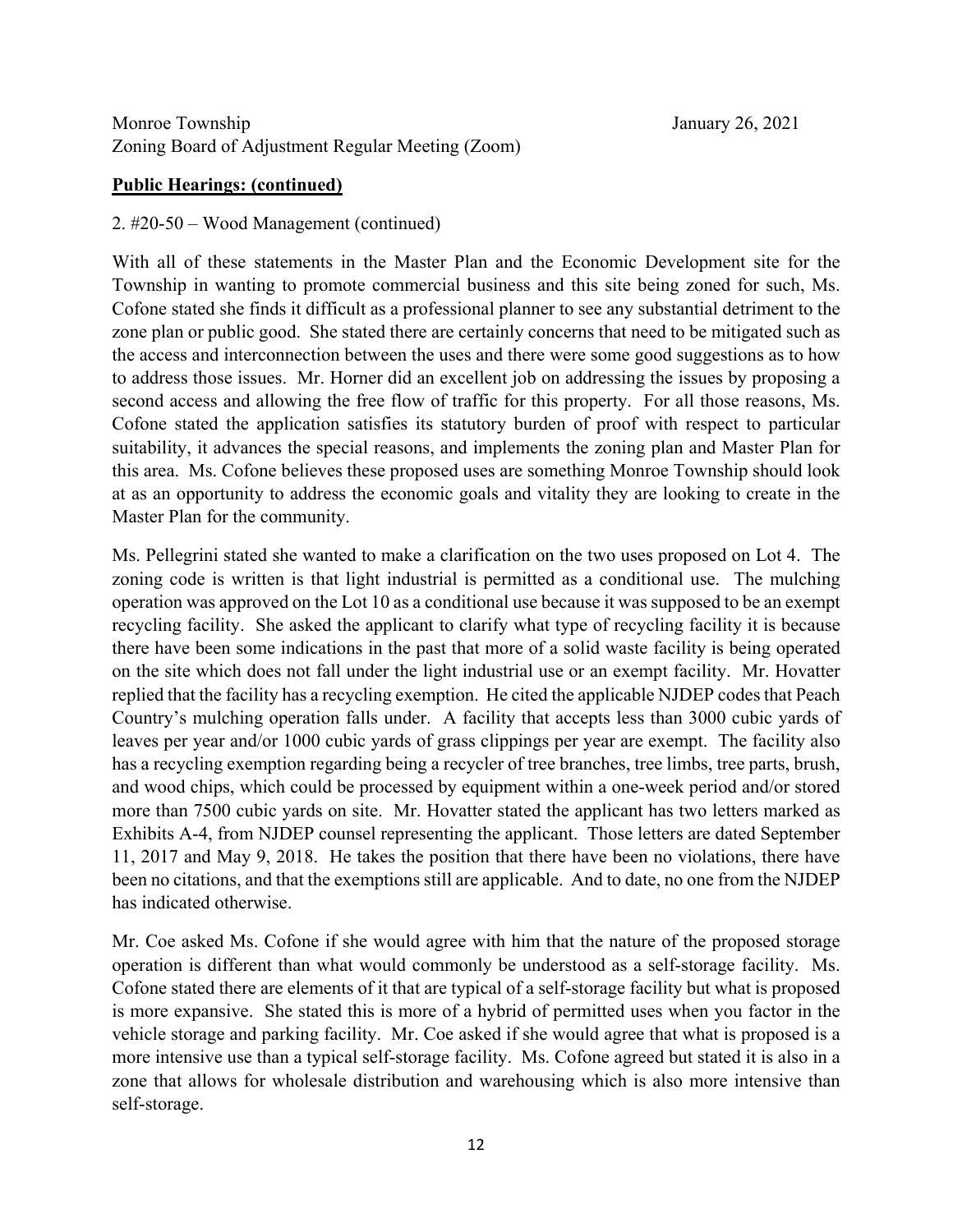### **Public Hearings: (continued)**

### 2. #20-50 – Wood Management (continued)

Mr. Bronson added that the number of units in the self-storage facility number in the hundreds and currently the number of landscapers/contractors that use Peach Country's facilities are maybe a couple dozen. He stated that maybe 10% of the facility will have a higher intensity than the typical self-storage. Mr. Coe commented that these landscapers/contractors will visit the site on a daily basis where typically when someone stores something they do not visit the storage unit on a daily basis. Ms. Cofone agreed but stated that would not be true for a wholesale distribution or warehousing facility which is permitted in the zone and would be considered a high intensity use. This facility will have a smaller percentage of the intensity and she does not believe there is any substantial detriment to the zone plan because more intensive uses are permitted. Mr. Hovatter stated the testimony is complete for the use variance application.

## The Board took a brief recess.

Mr. Sebastian informed the applicant's attorney and the objector's attorney that the Board does not take any new testimony after 10:30 p.m. If there is still more testimony at that time, the Board will have to vote to either extend the meeting or continue to another date. Mr. Hovatter and Mr. William Horner acknowledged Mr. Sebastian's comment. Mr. Hovatter stated that they are on a certain time frame that the Zoning Officer has placed on the applicant. He asked Mr. Coe to make a recommendation to the Zoning Officer to extend the time frames as they only have 60 days to correct certain violations. Mr. Coe stated he can advise her as to what happened this evening but he does not have any control of the decision of the Zoning Officer or the court.

Ms. Pellegrini reviewed her report for the Board. She stated while self-storage facilities are a permitted use they are subject to certain conditions. Some of those conditions still need to be evaluated under the self-storage conditions even though this isn't a typical self-storage facility and they are asking for a D variance. The Board should consider the compliance with regard to the setbacks and buffers which is part of the site plan. In addition, there was testimony from the applicant that they are amenable to having an office and bathroom facility on the self-storage site and the Board should consider that in the conditions for the use variance. No materials shall be stored or displayed outside and no storage of toxic, explosive, or hazardous materials is permitted. Mr. Hovatter replied that there will not be any outside storage of materials or storage of hazardous materials. They will submit to the Board a comprehensive lease agreement for all persons leasing space at the self-storage facility that will address all of those conditions and concerns. He stated that if a RV is being stored, it will have a gas tank with gasoline so the Board should consider the diminimus storage of certain materials. The lease will address all these issues and it will be provided to the Board. He commented the employees at the self-storage facility will monitor if they see any large quantities of materials that should not be stored at the facility which was also one of the concerns of the Board during the last hearing. This will also be in the lease agreement.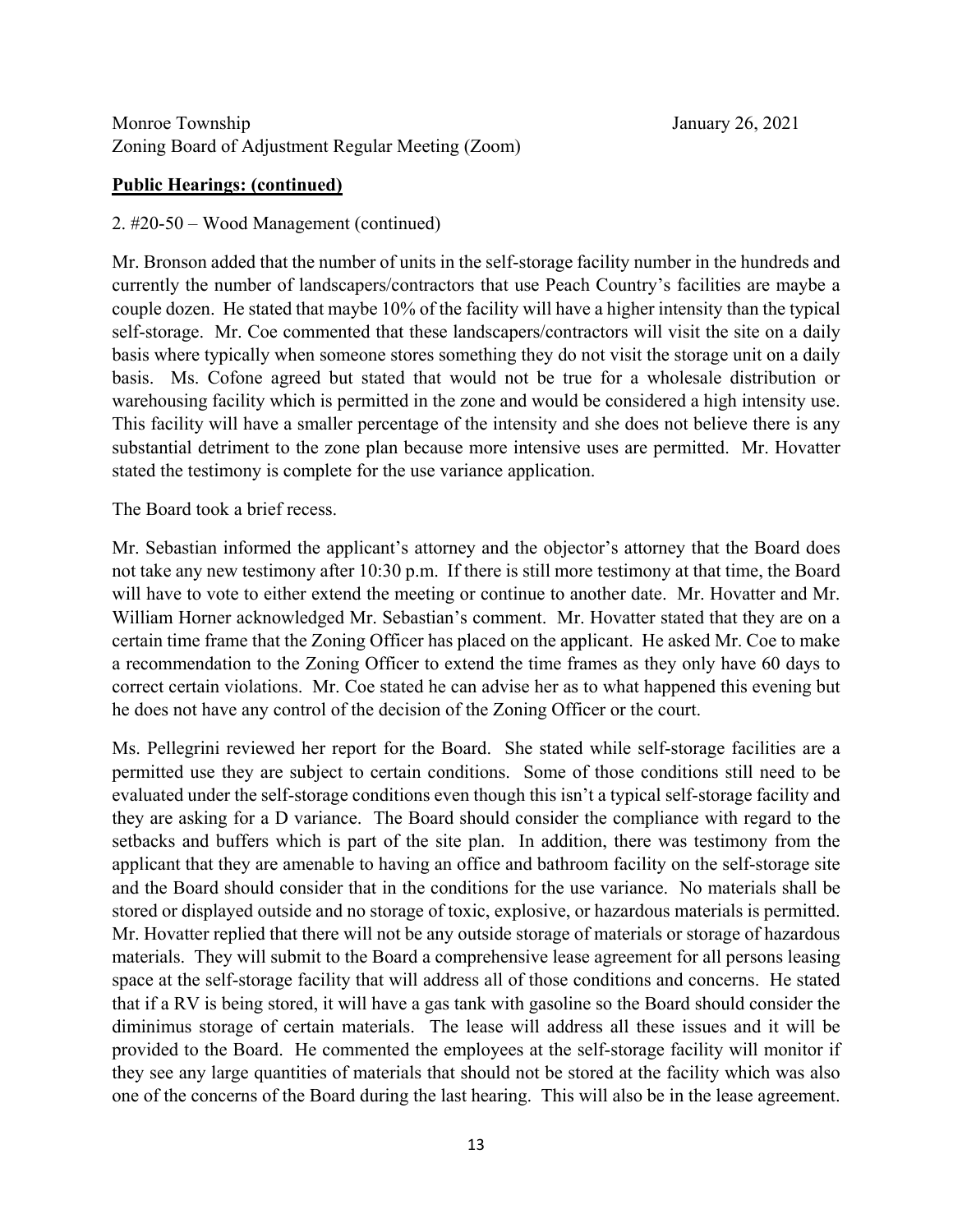## **Public Hearings: (continued)**

Mr. Coe commented that he understands the point concerning a vehicle with gas tanks. He asked if it is the intent of the applicant to allow the landscaper to store multiple cans of gasoline in the self-storage unit or will they be stored in the vehicle storage yard. Mr. Hovatter stated that a landscaper will not be permitted to store that much gasoline on the site either in the self-storage facility or the vehicle storage yard; however, if the landscaper is storing a leaf blower or chipper they do have a gas tanks and they will be stored in the self-storage area, but the storage of extra gasoline will not be permitted or combustible materials will not be permitted per the lease agreement.

Ms. Pellegrini stated that she did not receive any architectural plans and asked if the applicant could give some indication of what the self-storage buildings will look like. Mr. Hovatter replied they will be prefabricated pole buildings. He stated they did not supply the architectural plans as of yet as they were waiting to see if they would receive use variance approval. Mr. Sander commented if the applicant does not submit the architectural plans with the site plan they will need to request a waiver from the Board. Mr. Hovatter replied they will ask for the waiver and it can be a condition of site plan approval that they supply the architectural plans. Ms. Pellegrini asked the applicant to confirm if the buildings will be one story in height. Mr. Hovatter confirmed the buildings are only one story. She commented that the make-up of the berming has not been detailed and appears to encroach into the buffer area. Normally a fence and screening are provided which also lends itself to security so the purpose of the berming needs to be addressed and if the berming is accepted, Ms. Pellegrini didn't feel the eight feet can be achieved the way it is shown on the site plan. She asked Mr. Coe if this issue can be pushed to site plan if the use variance is approved with the applicant agreeing that if the berming is not acceptable or adjustments need to be made, the site plan will be revised. Mr. Coe agreed it is a site plan issue and can be handled at that time. Ms. Pellegrini also commented on the number of parking spaces required given the number of self-storage units proposed and the plan does not appear to meet the requirement and may have to be modified or a variance granted for site plan approval. She also advised that the plan does not allow enough space for two-way traffic and they may need to develop a one-way traffic circulation plan. Looking at the vehicle storage requirements, it appears they meet the requirements for space at 2500 square feet per vehicle. The berming in lieu of fencing will need to be addressed at site plan.

Ms. Pellegrini asked the applicant to confirm that no maintenance of the vehicles will be conducted on site other than the normal fueling, lubrication, or cleaning. Mr. Hovatter confirmed compliance. She asked confirmation that the contractors/landscapers will not be operating their business onsite. Mr. Hovatter confirmed that they will not. The bulk requirements for the vehicle storage yard and self-storage facility have been applied on the site plan. Ms. Pellegrini stated that have applied the higher standards for both uses and these will be addressed as part of site plan approval.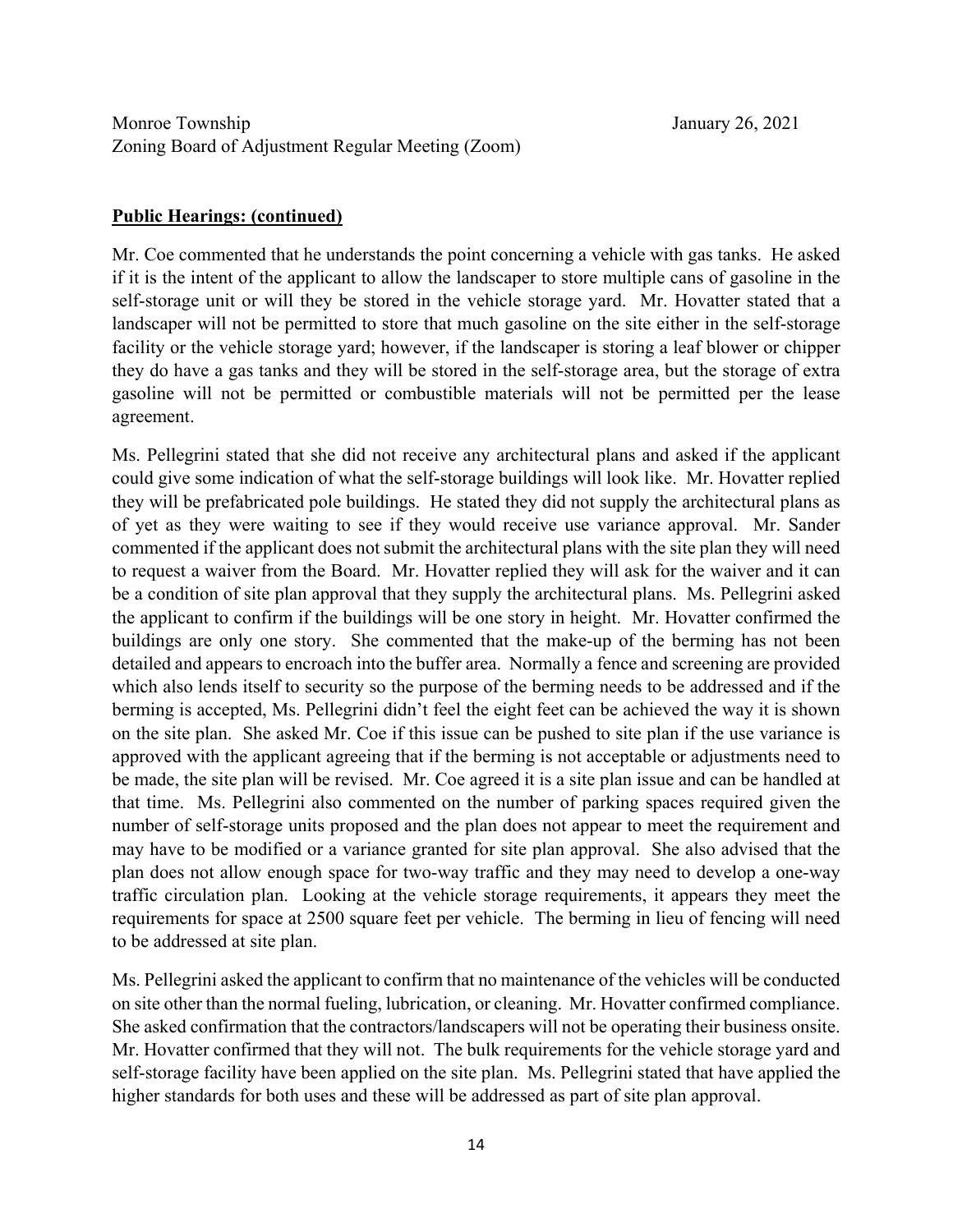### **Public Hearings: (continued)**

#### 2. #20-50 – Wood Management (continued)

Ms. Pellegrini asked how Lots 8 and 9 are being consolidated if there are two different owners. Mr. Hovatter replied there are terms of agreement between the two parties so for example if one party wanted to sell its interest, half the self-storage units, would be sold and the other half retained by the other party. They will be known as tenants in common in an ownership interest he will create. Ms. Pellegrini expressed her concern with the consolidation of Lots 7.02, 8, and 9, so that the operation of those uses runs without issue. Mr. Hovatter agreed and stated that he will discuss the issue of consolidation of Lot 7.02 with Lots 8 and 9. If they cannot consolidate Lot 7.02 due to an ownership issue, he can create a document so that there is sharing agreement between the lots which will allow the users of Lots 8 and 9, or proposed Lot 8.01 to continue to use the vehicle storage yard and vice versa. He stated he is receptive to the idea of the consolidation but at this time he cannot commit to that without discussion between the owners. Mr. Coe stated that the Board may condition an approval on the consolidation of all three lots unless Mr. Hovatter comes forward with some sort of mechanism to satisfy the concerns of the Board 's professionals.

Ms. Pellegrini reviewed items that have not been discussed and asked if the contractors will be limited to a number of vehicles they will be permitted to store overnight. Mr. Hovatter stated there will be a limit; however, there is enough parking for the contractors and general public but the applicant will have to gather those numbers to see what works best for the business and the Board. Equipment will be able to be stored in the self-storage units and if stored outdoor it will be outside on the vehicle storage yard. Ms. Pellegrini stated that the number of parking spaces would be limited by the number of leases they obtain. Mr. Hovatter agreed with that statement. There was discussion on the number of employee parking spaces available for employees of the contractors as they arrive to pick up the stored work vehicles. Ms. Pellegrini asked if the contractor has for example five employees and three trucks stored on the site, will the contractor have to lease eight spaces or will they wait till the trucks move out of a space and utilize that space to park. Mr. Hovatter replied that the contractor will have to lease the number of spaces being used for truck storage and employees. Mr. Bronson stated they cannot lease any more spaces than they have available. However, this will not necessarily limit the number of contractors renting space in the self-storage units. Mr. Kozak commented that if there are 120 spaces, and there are three employees and twenty contractors, that will take up most of the spaces on the site. There was some controversy concerning the number of parking spaces being leased by a contractor with Mr. Hovatter stating he did not mean to say a contractor would lease a space for every employee as well as the trucks being stored. He stated he could not answer the question definitively at this time without discussing the matter with his client and doing the math with regard to the number of contractors, storage units, and parking spaces. Ms. Pellegrini stated this is something that can be further discussed during site plan approval. Mr. Coe commented that in the vehicle storage yard there may be people storing their vehicle but not leasing a storage unit. Mr. Hovatter agreed.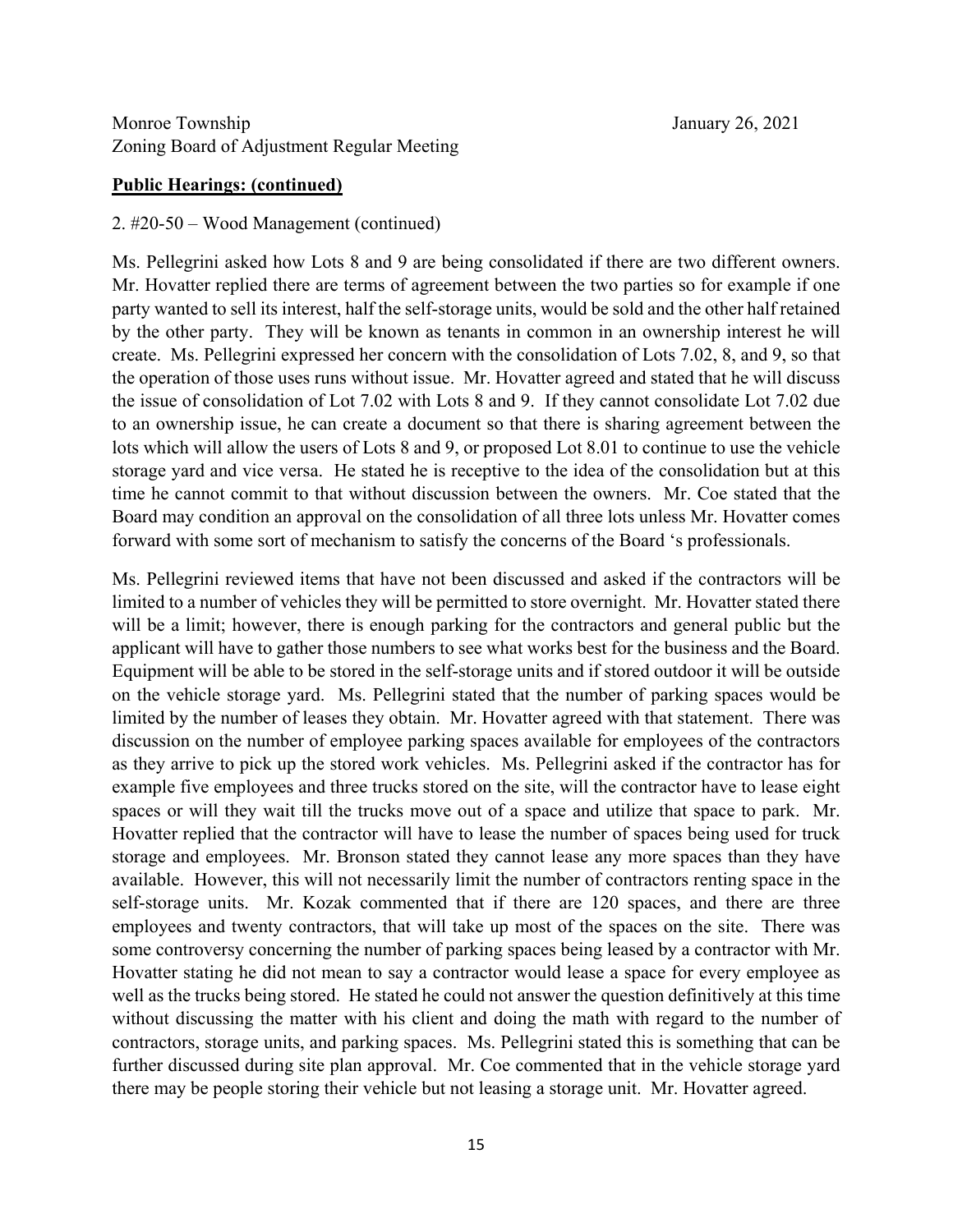# **Public Hearings: (continued)**

#### 2. #20-50 – Wood Management (continued)

He also stated that it can be said that there will be contractors leasing a storage unit but not leasing any parking spaces in the vehicle storage yard. Mr. Hovatter agreed with that statement as well. Ms. Pellegrini inquired about the site plan which shows a building on Lot 8 and asked if this building was approved and how it will be utilized. Mr. Hovatter replied that building is referred to as the greenhouse, although it is more of a pole building, and what is being stored there currently is straw. He stated that structure did not receive approval and the applicant will seek to have that structure approved as an accessory structure. There was also further discussion on the office and bathroom facilities with Mr. Hovatter reiterating he would discuss the issue with his client with regard to the type of bathroom facility to be provided. Mr. Rybicki suggested they may be able to tie into the septic on Lot 10; however, Ms. Pellegrini stated because they are different lots, they would not be allowed to do that.

Mr. William Horner commented that he was concerned about the time and did not think they could make their presentation before the 10:30 hour. He also stated that there are many questions that have to be answered by the applicant that were raised this evening and continuing the application would give the applicant the ability to address those questions and concerns. He thought there are important issues that were raised and they should not be pushed off to site plan while the Board has the ability to control those issues during use variance review. He asked the Board to postpone the application now and have the applicant come back to another meeting. Mr. Sebastian asked the next available meeting date. Mrs. Farrell replied that she thinks a special meeting will have to be called for this application as the next two meetings are already booked. She stated the next available Tuesday would be February 23<sup>rd</sup>. It was decided that the hearing would be continued to a special meeting on February 23rd. It was asked if the meeting can begin at 5:00 p.m. instead of 6:00 p.m. The Board and the professionals were in agreement with the date and time change to 5:00 p.m. Mrs. Farrell asked if it can be announced now that the meeting has been rescheduled and no new notice will be sent to the public; however, the special meeting date will be advertised and placed on the Township website. Mr. Coe advised any member of the public present the meeting adjourned to February 23, 2021 at 5:00 p.m.

#### **Public Portion:**

Motion passed to open the meeting to the public.

1. Mr. Groves stated that they look forward to being at the meeting on February 23rd.

Motion passed to close the meeting the public.